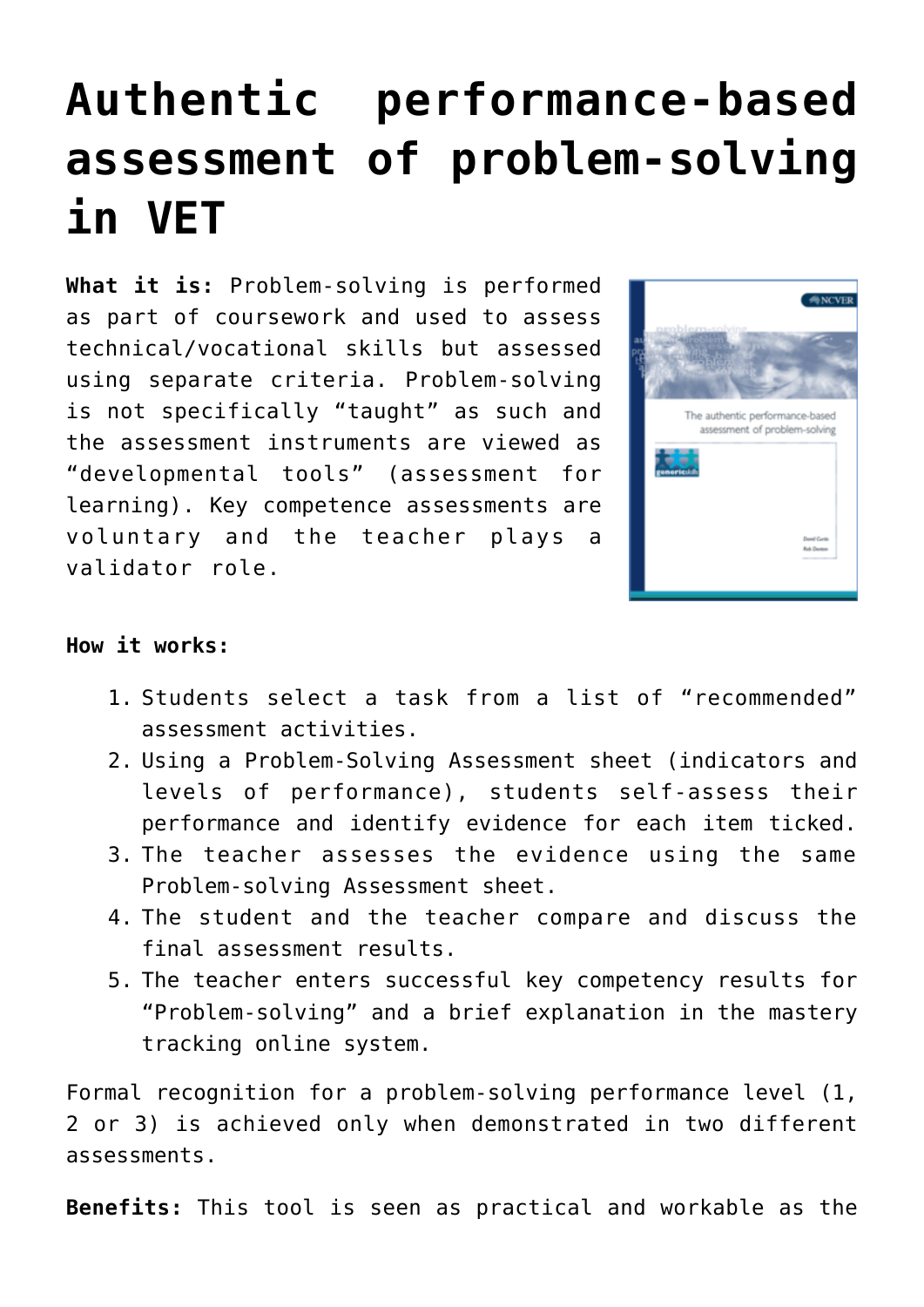assessment is integrated with existing authentic tasks. Students show an enhanced understanding of what it means to be an effective problem-solver and talk more confidently about their ability, an important aspect in convincing potential employers of their capabilities. In addition, the problemsolving construct has been thoughtfully designed and informed by evidence.

**Challenges:** The framework has been developed within the VET sector. Adoption at other levels of the education system would support measurement of change over time. Younger students (secondary education) would require an approach involving more active teaching. The voluntary nature of assessments and the inclusion of information from sources other than school-based activities are also two important challenges. Inter-tutor reliability has not been evaluated either.

**Relevance for entrepreneurial teaching:** The approach of requiring key competencies assessments on a selection of existing tasks may overcome the perceived assessment load barrier and problems associated with the assessment of EE competence in non-entrepreneurial subjects. Greater coherence is also expected if the approach is adopted at school level, not just by a single teacher. However, the question remains: Is problem-solving a good proxy for EE competence in nonbusiness subjects?

**Applied assessment methods:** Performance assessment, selfassessment, formative assessment, feedback assessment.

**Examples from practice:** Validated self-assessment of problemsolving has been implemented as part of the Electronics and Information Technology Program at Torrens Valley TAFE (Australia). A comprehensive validation study of the problemsolving assessment was completed by Curtis and Denton (2003).